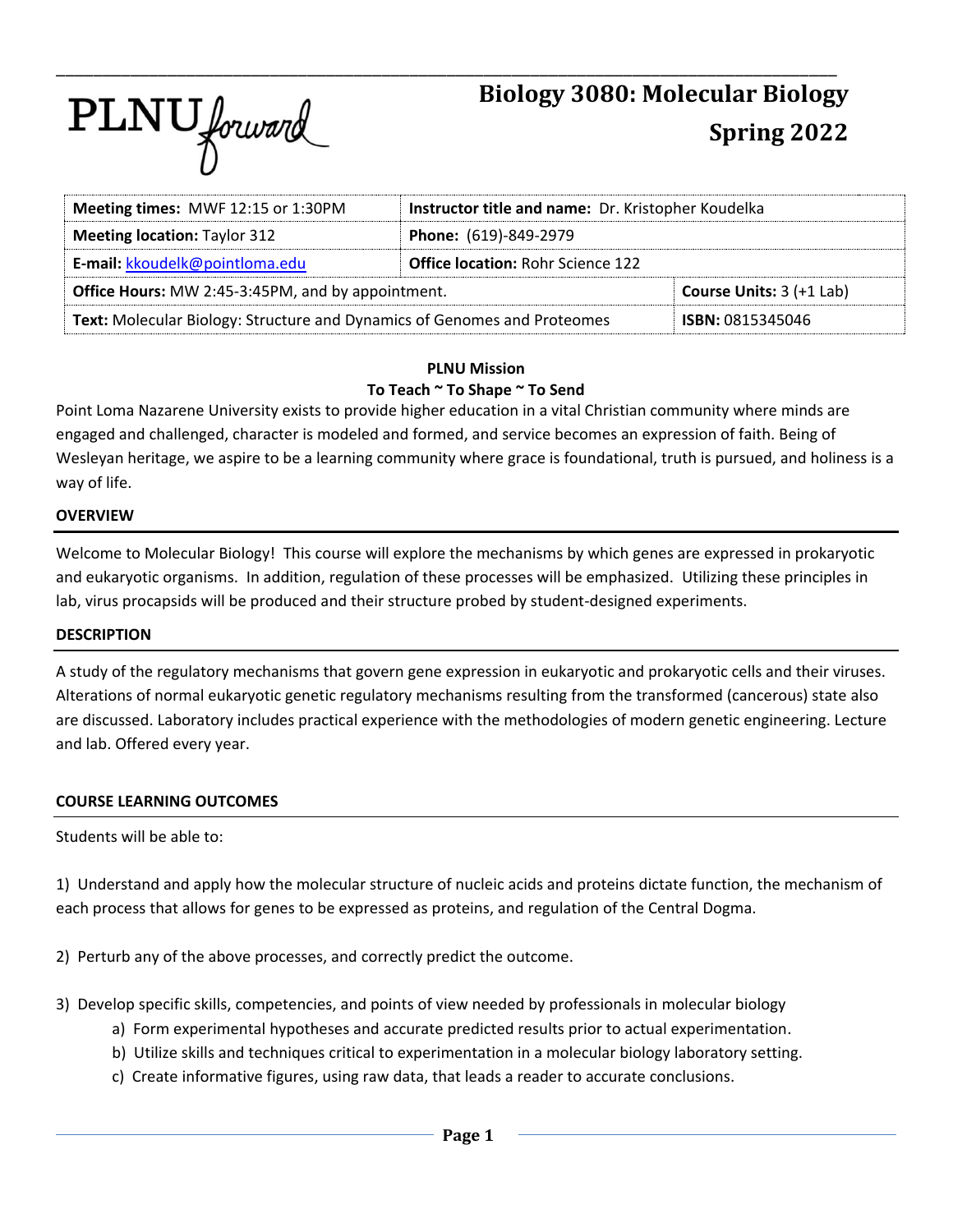### **EVALUATION AND GRADING**

Your grade for this course will be based on four distinct evaluation tools in class (exams, team based learn activities, weekly assignments, and participation); and five distinct evaluation tools in lab (hypotheses and predicted results, figures, an experimental plan, a final presentation, and participation). Each is described in detail below.

### **CLASS**

*Exams* **(400 points)** - There will three midterms and a final exam. Each exam will consist of true/false, multiple choice, and short answer questions. All of science is cumulative such that scientific knowledge must build and expand upon previous knowledge. The same is true when learning science, you must remember and apply all that you have previously learned in order to completely understand and apply newer material. Although the focus of each midterm will be on recent material, each should be thought of as a cumulative exam. The final exam will be semi-cumulative, with about one-third to half of the points coming from the previous chapters and the rest from the most recent chapters.

Exam I (2/9): 100 points Exam II (3/2): 100 points Exam III (4/4): 100 points Final Exam (5/4): 100 points

*Team based learning activities* **(75 points – 4 events)** - Team based learning allows students to use and apply course concepts. Application of foundation knowledge is important to all sciences, and is a critical skill for every person regardless of field. We will have four team-based learning events this semester. Each event will consist of an individual pre-quiz, a group version of the same quiz, an additional activity, and a peer evaluation questionnaire. Points will be awarded for the individual quiz, for the group quiz, and for the peer questionnaire. The entire class will set the distribution of these points on the first day.

| Individual pre-quizzes                      | $= 16$ points |
|---------------------------------------------|---------------|
| Group quizzes                               | $= 32$ points |
| Peer evaluation questionnaire = $27$ points |               |

**Weekly assignments (50 points)** – These activities will vary from week to week. They will include pre-announced quizzes, discussion boards, and online submitted worksheets. The easiest way to find these is through Canvas as we will adapt to the change with COVID.

*Class participation* **(25 points) -** I teach largely by a lecture/discussion style. I hope that everyone will participate in the discussion through asking and answering questions. Your general class participation includes discussion, attentiveness, iClicker participation, not abusing computer privileges or checking texts. I realize that this is a large class and therefore it is hard to directly participate all the time. Thus, I am requiring **iClickers** and will have questions throughout the course that you must answer by your iClicker. **I am looking for thought and participation, not whether or not you answered**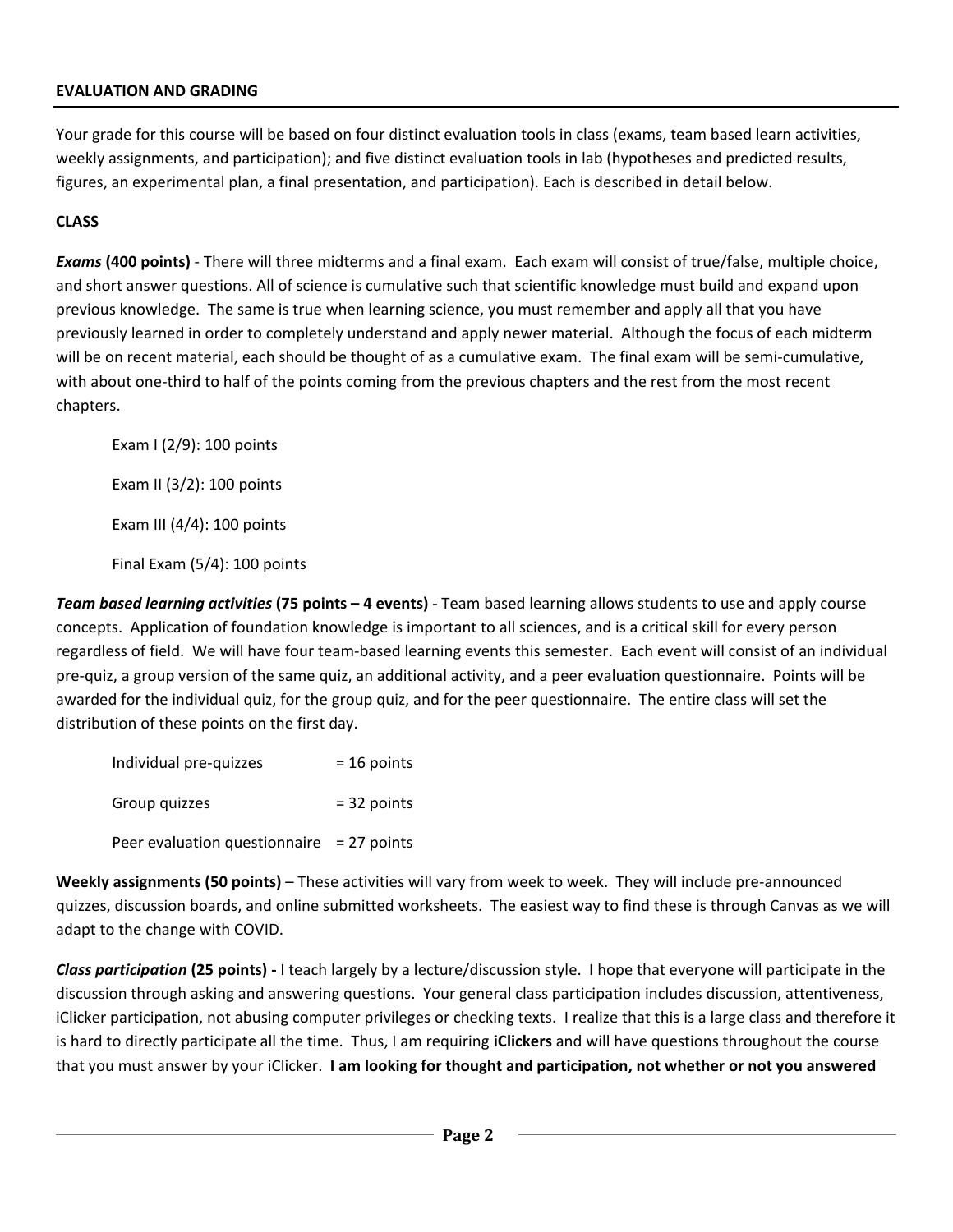**the question correctly**. **Everyone must have their own iClicker and it must be registered with your student ID number by the end of the first week.**

## **LABORATORY**

*Hypotheses and predicted results* **(4 x 5 points each)** – Forming testable hypotheses is a critical skill for every scientist. An equally important skill is extending these hypotheses to predicted results. Thinking about results and what they mean before actual experimentation is an important transition in scientific thinking. **Waiting until during or after the experiment is too late to consider the impact of your experiment!** Prior to specific labs students will turn in typed hypotheses, predicted results, and a brief sentence on what each result means. This should include both positive and negative experimental outcomes.

*Figures* **(3 x 25 points each) –** A picture is worth a thousand words. Properly formed figures should be able to stand alone and support your conclusion. Any reader should be able to look at a figure and clearly understand your experiment and analysis without additional text. Creation of such figures can take as long, or longer, than writing an actual report. Figure creation will be one of the centerpieces of the lab experience.

*Experimental Plan* **(30 points) –** This lab sequence will include a group self-designed experiment. Significant planning, hypothesis formation, and predicted results are expected prior to starting experimentation. These plans will clearly layout: hypotheses, predicted results, and what each result means; reagents and instrumentation needed; and a clear procedure.

*Final presentation* **(100 points) –** On the final day of lab students will present the results of their self-designed experiments to the rest of the class. These presentations will take place in the oral format and last 12-15 minutes, followed by 5 minutes of questions. Each presentation should cover hypotheses, predicted results, raw data, analysis, and conclusions.

Lab participation (25 points) – Much of lab work is completed in teams in both industry and academia. Students must be active, contributing members of their team to earn all possible points.

## **Late Policy**

0-24 hours late = can achieve up to 75% of possible points; 24-48 hours late = can achieve up to 50% of possible points; and more than 48 hours late = will not be accepted.

## **Approximate grade breakdown**

|    | 93.33-100%   |    | 83.34-86.66% |    | 73.34-76.66% |    | 63.34-66.66% |
|----|--------------|----|--------------|----|--------------|----|--------------|
| A- | 90-93.33%    | В- | 80-83.33%    |    | 70-73.33%    | D- | 60-63.33%    |
| B+ | 86.67-89.99% | C+ | 76.67-79.99% | D+ | 66.67-69.99% |    | 0-59.99%     |

# **STUDENT CONDUCT**

*Attendance* of all lectures and lab sessions is required; role will be taken regularly (by iClicker participation) to encourage compliance. Because lab sessions are 3 hours, missing a lab counts as 2 absences. *However, be aware that it*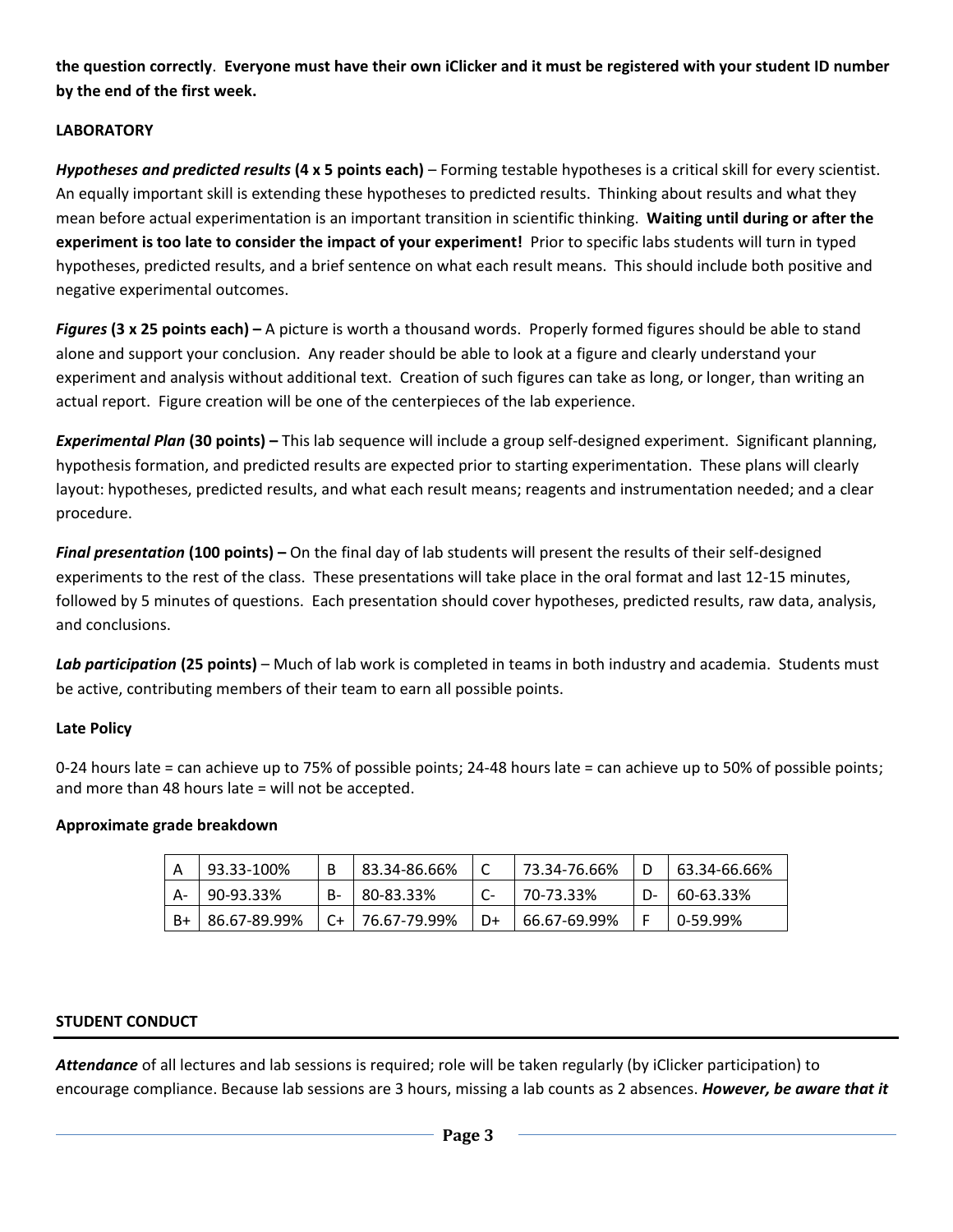*may be very difficult to make up points from an unexcused lab session.* A total of three *unexcused* absences will be permissible. More than three absences will result in forfeiture of two percentage points per absence from your final grade unless documentation of a valid excuse is provided (see below). **Three weeks of absences (9 lectures or 3 labs) will result in de-enrollment from the course, according to University policy**. Missed in-class assignments cannot be made up without prior instructor approval or documentation of a legitimate excuse. Since we meet for 55 minutes each period, arriving late or leaving early is considered ½ absence.

## *I am asking you not to use laptops:*

I strongly recommend not using laptops in class. The reasons are four-fold:

- 1. It is hard to not check other things, which impairs your learning. You most likely are not aware of the impairment, but the research is quite clear. http://www.slate.com/articles/health\_and\_science/science/2013/05/multitasking\_while\_studying\_divided attention and technological gadgets.html
- 2. Even if it doesn't impair your learning, it impairs others learning. <http://www.sciencedirect.com/science/article/pii/S0360131512002254>
- 3. You write more but learn less. Writing your notes creates synthesis which increases your learning. <http://pss.sagepub.com/content/early/2014/04/22/0956797614524581.abstract> [http://chronicle.com/blogs/linguafranca/2014/08/25/why-im-asking-you-not-to-use](http://chronicle.com/blogs/linguafranca/2014/08/25/why-im-asking-you-not-to-use-laptops/?cid=at&utm_source=at&utm_medium=en)[laptops/?cid=at&utm\\_source=at&utm\\_medium=en](http://chronicle.com/blogs/linguafranca/2014/08/25/why-im-asking-you-not-to-use-laptops/?cid=at&utm_source=at&utm_medium=en)
- 4. It also It impairs long-term retention. This new study shows a causal effect with grades being lower by about half a letter grade. [https://www.insidehighered.com/news/2018/07/27/class-cellphone-and-laptop-use-lowers-exam-scores](https://www.insidehighered.com/news/2018/07/27/class-cellphone-and-laptop-use-lowers-exam-scores-new-study-shows?utm_source=Inside+Higher+Ed&utm_campaign=f85b018bfd-DNU_COPY_01&utm_medium=email&utm_term=0_1fcbc04421-f85b018bfd-198405577&mc_cid=f85b018bfd&mc_eid=d720a84995)[new-study-shows?utm\\_source=Inside+Higher+Ed&utm\\_campaign=f85b018bfd-](https://www.insidehighered.com/news/2018/07/27/class-cellphone-and-laptop-use-lowers-exam-scores-new-study-shows?utm_source=Inside+Higher+Ed&utm_campaign=f85b018bfd-DNU_COPY_01&utm_medium=email&utm_term=0_1fcbc04421-f85b018bfd-198405577&mc_cid=f85b018bfd&mc_eid=d720a84995)[DNU\\_COPY\\_01&utm\\_medium=email&utm\\_term=0\\_1fcbc04421-f85b018bfd-](https://www.insidehighered.com/news/2018/07/27/class-cellphone-and-laptop-use-lowers-exam-scores-new-study-shows?utm_source=Inside+Higher+Ed&utm_campaign=f85b018bfd-DNU_COPY_01&utm_medium=email&utm_term=0_1fcbc04421-f85b018bfd-198405577&mc_cid=f85b018bfd&mc_eid=d720a84995)[198405577&mc\\_cid=f85b018bfd&mc\\_eid=d720a84995](https://www.insidehighered.com/news/2018/07/27/class-cellphone-and-laptop-use-lowers-exam-scores-new-study-shows?utm_source=Inside+Higher+Ed&utm_campaign=f85b018bfd-DNU_COPY_01&utm_medium=email&utm_term=0_1fcbc04421-f85b018bfd-198405577&mc_cid=f85b018bfd&mc_eid=d720a84995)

So I am asking you not to use laptops unless you need or strongly prefer a laptop to take notes. In that case talk to me and we will make that work.

*IClickers* I will take attendance by iClicker question participation. If you answer the question, I know you were there. I get to know everyone pretty early so please don't send your clicker with someone else so they can answer for you. It becomes obvious fast if there are 30 answers and only 20 students in the room. **Answering for someone else will be considered cheating by the person answering, and the person whose clicker is being used to answer questions despite their absence**. The university takes cheating very seriously so you do not want to do this!!!

*Respect* for one another and for the instructor is essential for an effective classroom environment. You are expected to show respect to your classmates and instructors by:

- listening when others are speaking,
- refraining from discussing non-related issues during class,
- do not belittle the opinions of others, even when you disagree.

Behavior intended to embarrass or ridicule others will not be tolerated and will have serious consequences.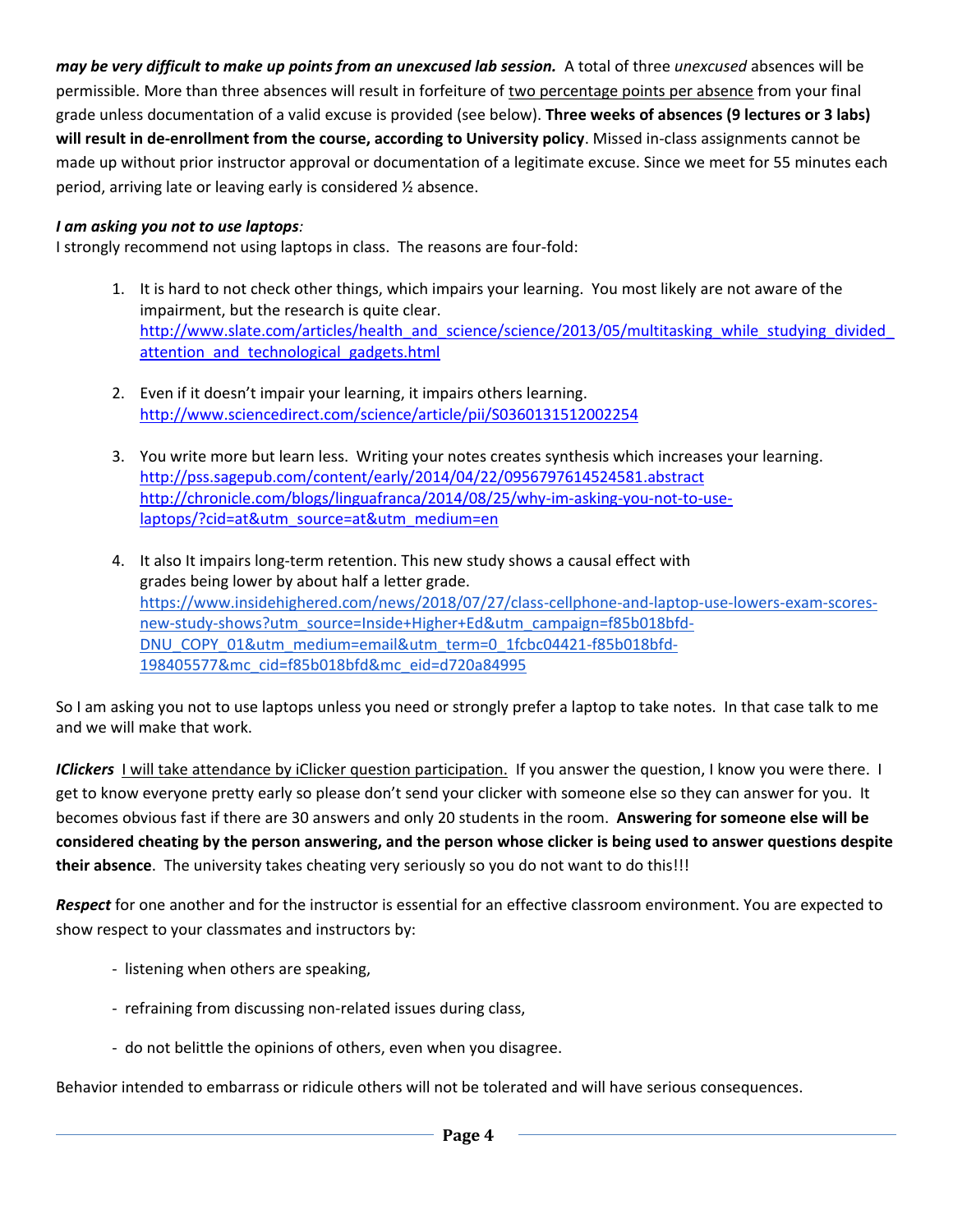*Academic honesty* Students should demonstrate academic honesty by doing original work and by giving appropriate credit to the ideas of others. As explained in the university catalog, academic dishonesty is the act of presenting information, ideas, and/or concepts as one's own when in reality they are the results of another person's creativity and effort. Violations of university academic honesty include cheating, plagiarism, falsification, aiding the academic dishonesty of others, or malicious misuse of university resources. A faculty member who believes a situation involving academic dishonesty has been detected may assign a failing grade for a) that particular assignment or examination, and/or b) the course following the procedure in the university catalog. Students may appeal also using the procedure in the university catalog. See [Academic Policies](http://www.pointloma.edu/experience/academics/catalogs/undergraduate-catalog/point-loma-education/academic-policies) for further information.

*PLNU copyright policy:* Point Loma Nazarene University, as a non-profit educational institution, is entitled by law to use materials protected by the US Copyright Act for classroom education. Any use of those materials outside the class may violate the law.In particular, all homeworks, assignments, and laboratories are owned by Dr. Koudelka and may not be shared with other individuals or groups outside of the students registered for this section. It is a violation of copyright law to otherwise distribute these materials in any form.

*Cell phones* must be silenced before class begins, and use during class not permissible unless specifically directed to do so. Points may be deducted from your grade for in class cell phone use.

*Excused absences* are those that result from situations beyond the control of the student. These include (but are not limited to) personal illness, serious family illness or death, and sanctioned University events (athletics, debate team, etc.). Excused absences require some formal documentation such as a doctor's note, email from a coach, etc. Work done on a day for which you have an excused absence can be made up in a reasonable amount of time at the instructor's discretion.

*Unexcused absences* are those that are preventable by the student or are recreational in nature. These include (but are not limited to) oversleeping, forgetting to come to class, attending family functions (weddings, family trips, etc.), and personal leave days. Work performed on days for which you have an unexcused absence cannot be made up and points are forfeited.

## **ACADEMIC ACCOMMODATIONS**

While all students are expected to meet the minimum academic standards for completion of this course as established by the instructor, students with disabilities may request academic accommodations. At Point Loma Nazarene University, students must request that academic accommodations by filing documentation with the [Education Access Center.](https://www.pointloma.edu/offices/educational-access-center) Once the student files documentation, the Disability Resource Center will contact the student's instructors and provide written recommendations for reasonable and appropriate accommodations to meet the individual needs of the student. See [Academic Policies](http://www.pointloma.edu/experience/academics/catalogs/undergraduate-catalog/point-loma-education/academic-policies) in the (undergrad/graduate as appropriate) academic catalog.

#### **FERPA POLICY**

In compliance with federal law, neither PLNU student ID nor social security number should be used in publicly posted grades or returned sets of assignments without student written permission. Also in compliance with FERPA, you will be the only person given information about your progress in this class unless you have designated others to receive it in the "Information Release" section of the student portal. See [Policy Statements](http://www.pointloma.edu/experience/academics/catalogs/undergraduate-catalog/policy-statements) in the (undergrad/ graduate as appropriate) academic catalog.